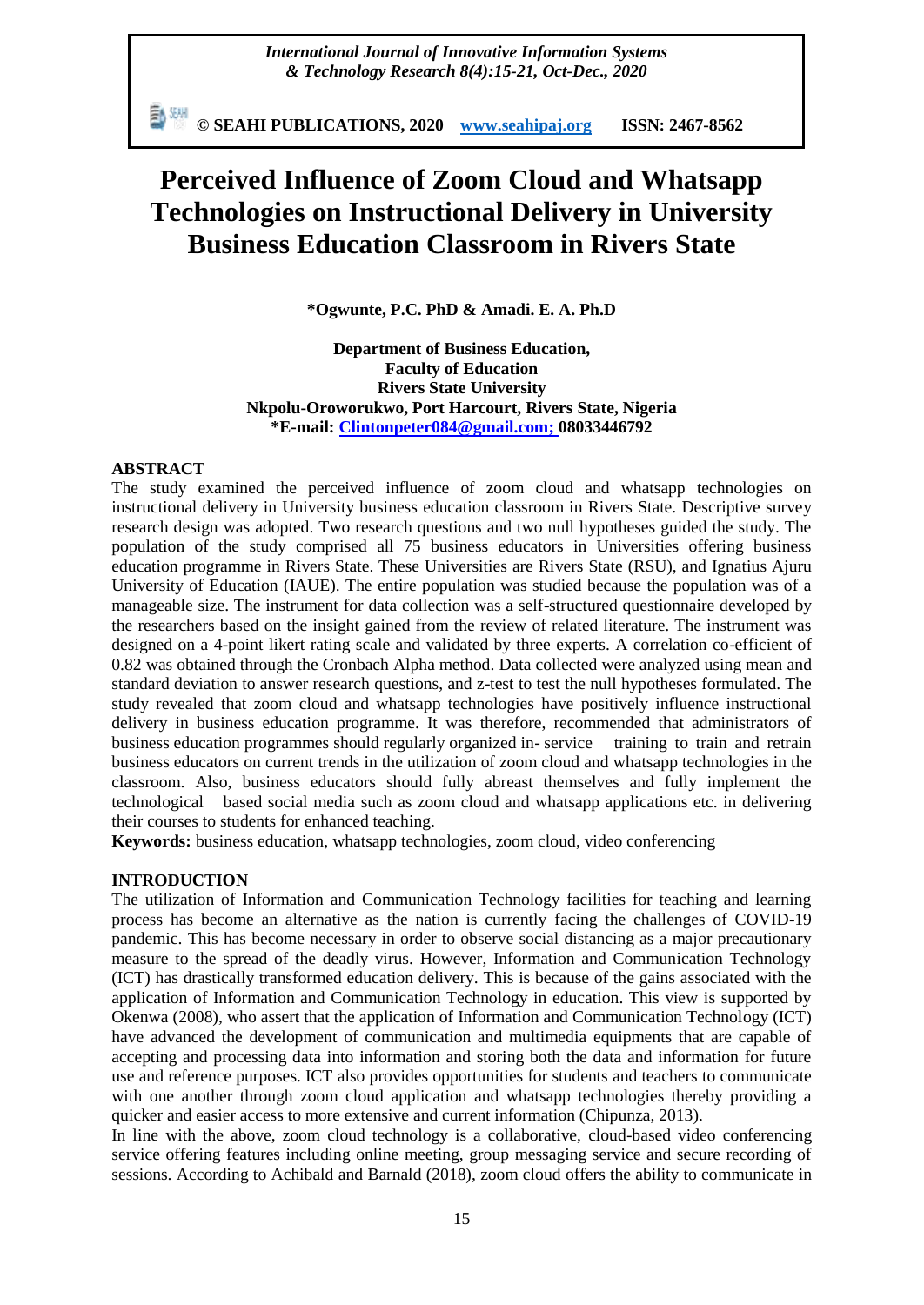real time with geographically dispersed individuals via computer, tablets or mobile devices. Unlike many other technologies, zoom cloud possesses a number of additional advantages that enhances its potential instructional delivery utility. Braun, Clarke and Gray (2017), opined that a key advantage of zoom cloud is its ability to secure record and store sessions without recourse to third-party software. Other important security features includes: user-specific authentication, real time encryption of meetings, and the ability to back up recordings to online remote server network which can only be shared securely for the purpose of collaboration (Davitti, 2019).

Furthermore, whatsapp is a modern interactive communication channel through which people connect to one another, share ideas, experiences, pictures, messages and information of interest. According to Cohari (2013), Whatsapp offers web-based services that allow individuals to construct a public or semi-public profile within a bounded system. However, whatsapp network is not only used for social interaction, but also used for instructional delivery. The mode of social influences is internalization representing an individual's decision based on similarity of values. Church and Oliveira (2013), contained that users of whatsapp technology employ the social networking website mostly to keep in touch with peers and deliver lectures to geographically distance students. Amiaya (2014), found that social media is a vital means of communication among modern day tertiary education students. The authors stressed further that an unbelievable use of social media for various academic purposes was recorded. Cifuentes and Lents (2011), reported that about seventy percent of students are benefiting from the application of whatsapp to education compared to physical classroom lectures. This implies that whatsapp is convenient for teaching and learning in tertiary institutions particularly, in this era of COVID-19 pandemic.

To buttress this fact, Johnson and George (2014), reported that student could remain at various geographical locations and share unlimited ideas through lecture, text messages, making voice calls and uploading documents and images, at a relatively lower cost compared to the transportation costs required for students to connect on their university campuses for discussion. In an extensive study carried out by Barhoumi (2015), whatsapp was found effective in enhancing students learning through discussions and collaboration at home in a blended mobile lecture, which facilitates the creation of a class publication from course modules for students to edit collaboratively. Given the growing and diverse use of zoom cloud application and whatsapp, a social media with accessible, cheap and fast functions across ages, it has become important to explore how it can positively enhance the academic instructional delivery in university business education classroom. In consonance, Mbah (2016), indicated that technology-based multimedia (zoom and whatsapp inclusive) can improve learning and retention of material presented during a class session or individual study period, as compared to traditional lectures or study materials that do not use technology. Sullivan (2012), highlighted the following advantages of using zoom cloud application and whatsapp technology: increase in students interest and motivation, support a deeper processing of the information presented, the technological learning environments enable instruction that is adapted to the learners preferences and cognitive needs.

However, researchers like Crompton (2013) and Cohari (2013) observed that the misapplication of zoom cloud technology and whatsapp conference video calls in teaching and learning may induce disorientation and cognitive overload that could interfere with learning rather than enhance learning. Inspite of the short falls that might arise from the misapplication of zoom cloud technology and whatsapp in teaching and learning in business education classroom, studies by Chipunza (2013), and Mbah (2016), have confirmed that the utilization of zoom cloud technology and whatsapp video conferencing in the classroom would provide the teachers with a more effective way to transfer knowledge and information to students, and also enable the students to learn in a more productive way. Nevertheless, these views are theoretical in nature and have not been proven empirically to be the case among business educators in Rivers State. It is against this background that this study sought to determine the perceive influence of zoom cloud and whatsapp technology on instructional delivery in university business education classroom in Rivers State.

### **Statement of the Problem**

Despite that the challenges of using zoom cloud and whatsapp technology seems to be generally recognized the expectation of the society is that institutions offering business education programmes should provide their students with the opportunity to effectively acquire the needed skills, knowledge and attitude in business education so that they can function effectively in the world of work. However,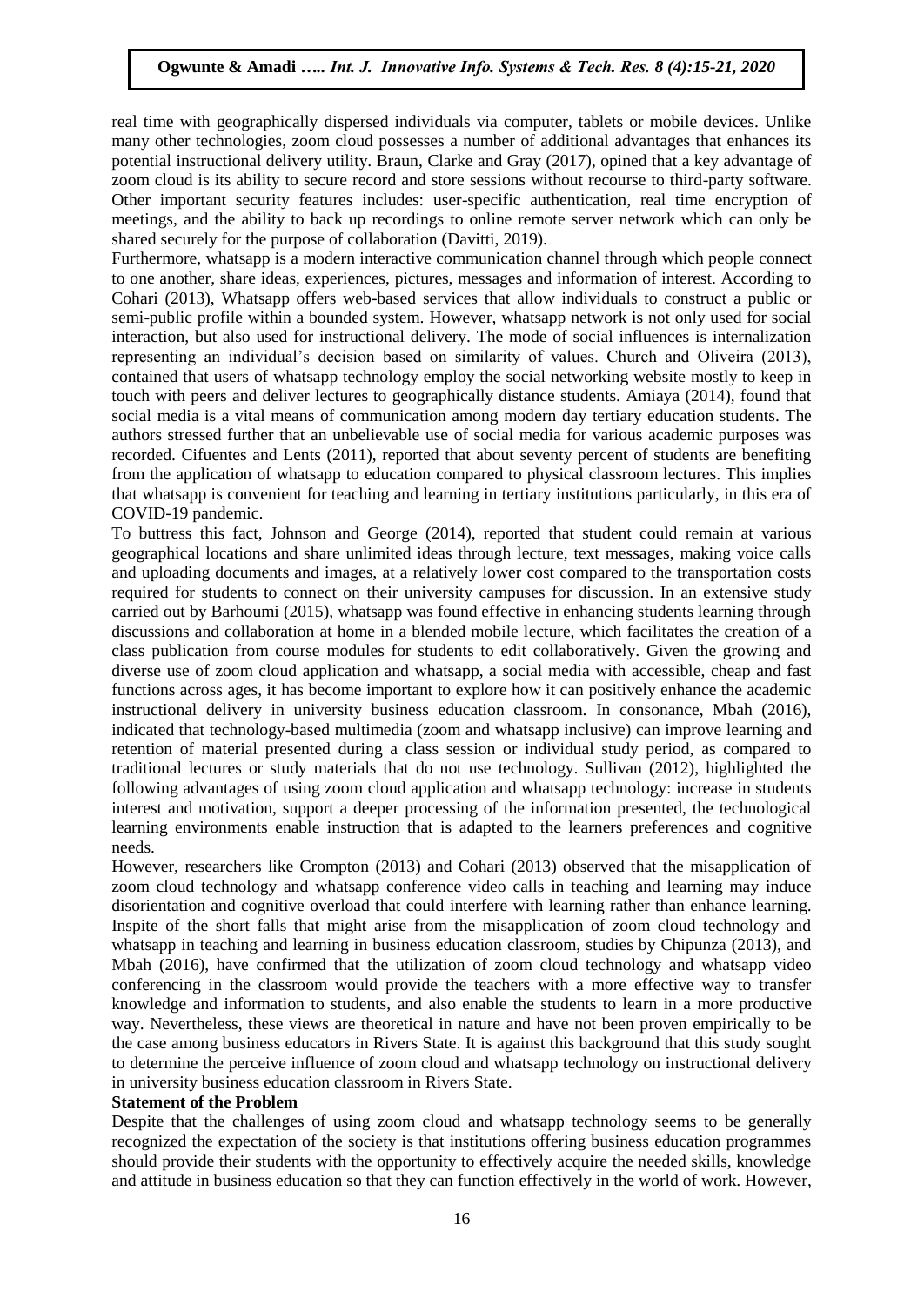some authorities claimed that the use of zoom technology provides easy access for students to join lectures from anywhere on any device, enables ease of use with minimal training needed for staff (Davilli, 2019). On the other hand, the use of whatsapp technology share live location, enhance email chats and reduce data usage for calls (Reuben, 2014). Thus, the use of internet-based technologies cannot be overemphasized, if we must produce business education graduates especially in this era of covid-19 pandemic. Therefore, to ascertain the perceived influence of zoom cloud and whatsapp technologies on instructional delivery in business education classroom, there is need to empirically study these variables so as to make a value judgment.

### **Purpose of the Study**

The purpose of the study is to determine the perceived influence of zoom cloud and whatsapp technologies on instructional delivery in university business education classroom in Rivers State. Specifically, the study sought to:

- 1. Determine the perceived influence of zoom cloud technology on instructional delivery in university business education classroom in Rivers State.
- 2. Determine the perceived influence of whatsapp technology on instructional delivery in university business education classroom in Rivers State.

# **Research Questions**

- 1. What is the perceived influence of zoom cloud technology on instructional delivery in university business education classroom in Rivers State?
- 2. What is the perceived influence of whatsapp technology on instructional delivery in university business education classroom in Rivers State?

#### **Hypotheses**

The following null hypotheses formulated were tested at 0.05 level of significance.

1. There is no significant difference in the mean ratings of Rivers State University (RSU) and Ignatius Ajuru University of Education (IAUE) business educators on their perceived influence of zoom cloud technology on instructional delivery in university business education classroom in Rivers State.

2. There is no significant difference in the mean ratings of Rivers State (RSU) and Ignatius Ajuru University of Education (IAUE) business educators on their perceived influence of whatsapp technology on instructional delivery in university business education classroom in Rivers State.

#### **METHOD**

The study adopted descriptive survey research design. The population of the study comprised of seventy-six (76) Business Educators, twenty (20) from Rivers State University (RSU) and Fifty- six (56) from Ignatius Ajuru University of Education (IAUE) in Rivers State. The entire population was studied because the population was not too large to warrant sampling. Two research questions and two null hypotheses guided the study. The instrument for data collection was a structured questionnaire titled "Questionnaire on the perceived influence of zoom cloud and whatsapp technologies on instructional delivery (QPIZCWTID)". The instrument has two parts part "A" focused on the respondents personal data, while part "B" contain two clusters, B1 and B2 with 16 items covering the research questions. Part B was designed on a 4-point rating scale of Very High Extent (VHE – 4 Points), High Extent (HE – 3 Points), Moderate Extent (ME – 2 Points) and Low Extent ( $LE - 1$  Point) respectively. The validity of the instrument was established by two experienced business educators from the department of business education, and one expert in measurement and evaluation from the department of educational foundation, all from faculty of education of the Rivers State University.

The internal consistency method was used to determine the reliability of the instrument by administering it on 10 business educators in Delta State University who were not part of the study sample. Data were analyzed with the use of Cronbach alpha method, and co-efficient of 0.82 was obtained from the two clusters which indicated that the instrument was reliable for the study. Out of the 76 copies of questionnaire distributed, 75 copies were retrieved and used for the study. The data collected to answer the research questions were analyzed using mean rating and standard deviation. The mean rating of 2.50 was used for decision regarding the research question. This was calculated based on the 4point rating interval used in the study. Items with mean values of 2.50 and above were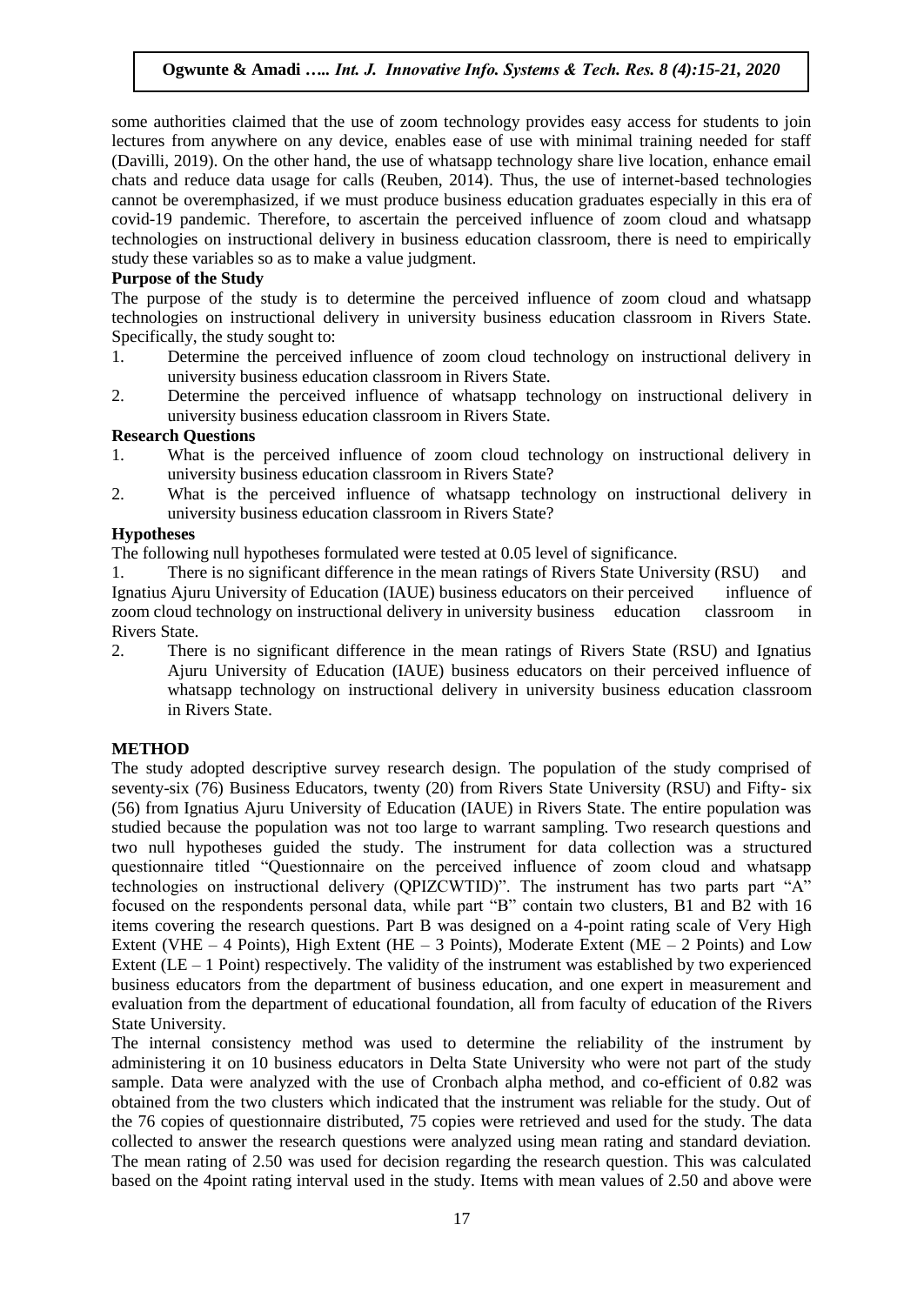# **Ogwunte & Amadi** *….. Int. J. Innovative Info. Systems & Tech. Res. 8 (4):15-21, 2020*

considered as high extent, while items with mean values below 2.50 were considered as low extent. The hypotheses were tested using z-test inferential statistics at 0.05 level of significance.

## **RESULTS**

**Research Question 1:** *What is the perceived influence of zoom cloud technology on instructional delivery in University business education classroom in Rivers State?*

**Table 1: Mean ratings of RSU and IAUE Business Educators on the Perceived Influence of Zoom Cloud Technology on Instructional Delivery in University Business Education Classroom.**

|      |                                                                                                 |                |           | $(N=75)$               |
|------|-------------------------------------------------------------------------------------------------|----------------|-----------|------------------------|
| S/No | <b>Zoom Cloud Technology Offers:</b>                                                            | $\overline{x}$ | <b>SD</b> | <b>Remarks</b>         |
|      | Ability to communicate in real time with dispersed students<br>via, computer and mobile phones. | 2.91           | 0.79      | <b>High Extent</b>     |
| 2.   | Ability to secure record and store sessions without recourse 2.79<br>to third party software.   |                | 0.77      | <b>High Extent</b>     |
| 3.   | Ability to create users specific authentication                                                 | 2.95           | 0.87      | <b>High Extent</b>     |
| 4.   | Ability to create real time encryption of meetings                                              | 2.70           | 0.86      | <b>High Extent</b>     |
| 5.   | Ability to back up recording to online remote server<br>network.                                | 2.41           | 0.93      | <b>Moderate Extent</b> |
| 6.   | Ability to connect synchronously with students over video 2.77<br>and audios                    |                | 0.86      | <b>High Extent</b>     |
| 7.   | Access for students to join lecture from anywhere on any<br>device.                             | 3.20           | 0.91      | <b>High Extent</b>     |
| 8.   | Ease of use with minimal training needed for staff.                                             | 2.73           | 0.87      | <b>Moderate Extent</b> |
|      | Grand Mean $(x)$ and SD                                                                         | 2.81           | 0.86      | <b>High Extent</b>     |

#### **Source: (Field Survey, 2020)**

The information in table 1 revealed that the respondents were unanimous in their responses to all the constructs in the table, as they all affirmed to a high extent to all the constructs. This agreement was very evident as all the mean scores are well above the fixed decision value of 2.50. The standard deviation ranged from 0.77 to 0.93 which indicated low variability in the respondent responses. This was also signified by the aggregate mean and standard deviation of 2.81 and 0.86 respectively. The implication is that all the business educators perceived that zoom cloud technology influence instructional delivery in university business education classroom to a high extent.

**Research Question 2:** *What is the perceived influence of whatsapp technology on instructional delivery in university business education classroom in Rivers State?*

| Table 2: Mean Ratings of RSU and IAUE Business Educators on the Perceived Influence of   |  |
|------------------------------------------------------------------------------------------|--|
| Whatsapp Technology on Instructional Delivery in University Business Education Classroom |  |
|                                                                                          |  |

|      |                                                                                              |                |           | $(19=75)$              |
|------|----------------------------------------------------------------------------------------------|----------------|-----------|------------------------|
| S/No | <b>Whatsapp Technology offers: educators with:</b>                                           | $\overline{x}$ | <b>SD</b> | <b>Remarks</b>         |
| 9.   | Ability to connect with their students                                                       | 2.95           | 0.89      | <b>High Extent</b>     |
| 10.  | Ability to share ideas                                                                       | 3.30           | 0.94      | <b>High Extent</b>     |
| 11.  | Ability to share live location                                                               | 2.70           | 0.86      | <b>High Extent</b>     |
| 12.  | Ability to share messages and information of interest                                        | 2.73           | 0.87      | <b>High Extent</b>     |
| 13.  | Ability to construct a public profile within a bounded<br>system                             | 2.28           | 0.66      | <b>Moderate Extent</b> |
| 14.  | Ability to provide message with images which are more 2.98<br>effective for student learning |                | 0.88      | <b>High Extent</b>     |
| 15.  | Ability to enhance email chats and reduce data usage for 2.77<br>call.                       |                | 0.86      | <b>High Extent</b>     |
| 16.  | Ability to provide audio and video calling.                                                  | 2.51           | 0.83      | <b>High Extent</b>     |
|      | Grand Mean $(x)$ and SD                                                                      | 2.77           | 0.83      | <b>High Extent</b>     |
|      | $C_{\text{out}}$ (Eal) $C_{\text{in}}$ (1000)                                                |                |           |                        |

**Source: (Field Survey, 2020)**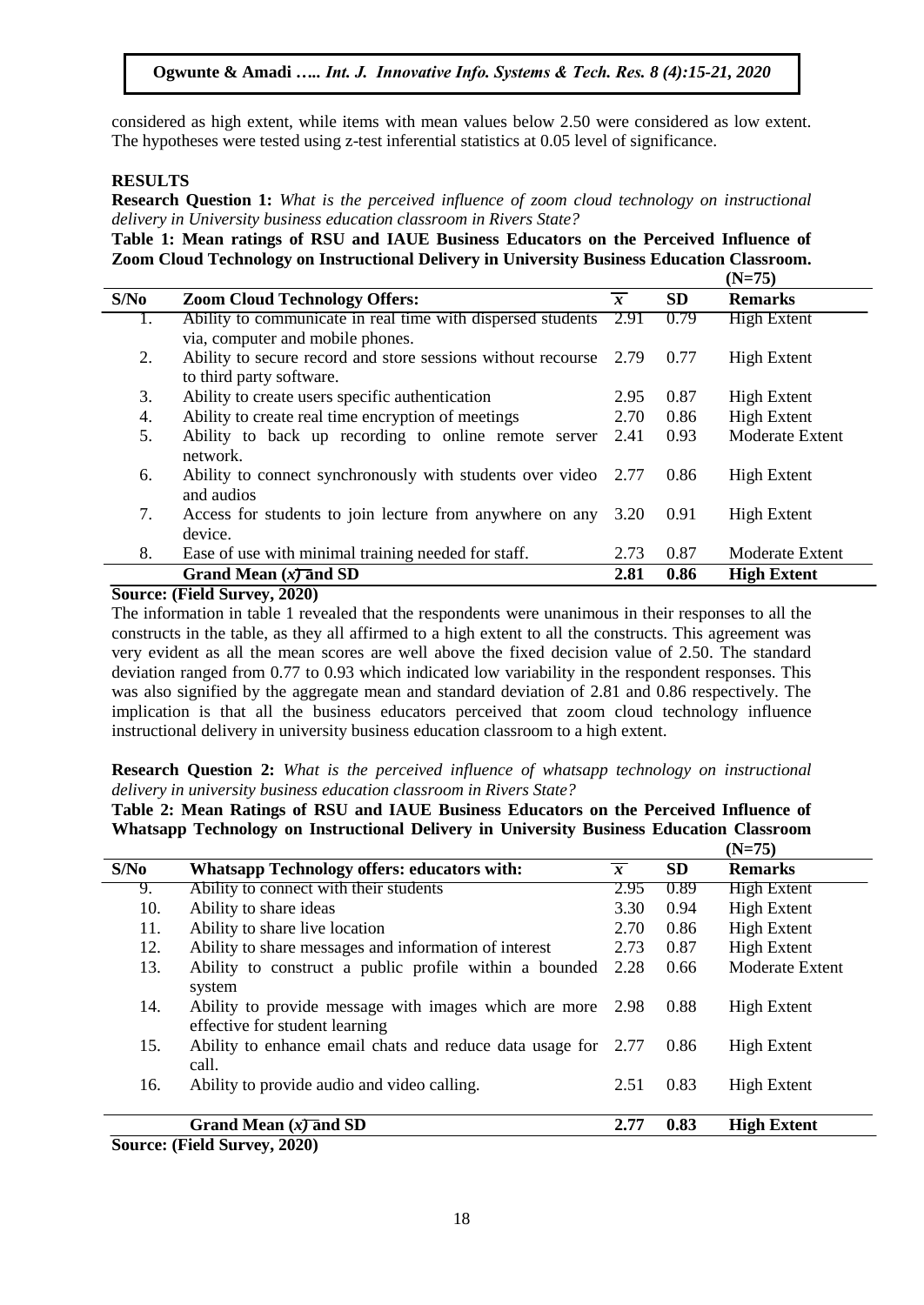The data in table 2 revealed that the respondents were also unanimous in their responses to all the items in the table, as they all affirmed to a high extent to the items in the table. This agreement was evident as all the mean scores are above the criterion level of 2.50. The standard deviation ranged from 0.66 to 0.94 shows low variability in respondents responses. This was also signified by the aggregate mean and standard deviation of 2.60 and 0.76 respectively. The implication is that all the business educators perceived that whatsapp technology influence instructional delivery in university business education classroom to a high extent.

**Hypothesis 1:** There is no significant difference in the mean ratings of Rivers State University (RSU) and Ignatius Ajuru University of Education (IAUE) business educators on the perceived influence of zoom cloud technology on instructional delivery in university business education classroom in Rivers State

| Table 3: Z-test Analysis of RSU and IAUE Business Educators on their Mean Ratings on the      |
|-----------------------------------------------------------------------------------------------|
| Perceived influence of Zoom Cloud Technology on Instructional Delivery in University Business |
| <b>Education Classroom</b>                                                                    |

| Respondent  | $\blacksquare$ | $\boldsymbol{x}$ | <b>SD</b> | Df | $_{\alpha}$ | z-cal   | z-crit | <b>Remarks</b> |
|-------------|----------------|------------------|-----------|----|-------------|---------|--------|----------------|
| <b>RSU</b>  | 20             | 2.63             | 0.78      |    |             |         |        |                |
|             |                |                  |           | 73 | 0.05        | $-1.62$ | 1.96   | Accepted       |
| <b>IAUE</b> | 55             | 2.98             | 0.94      |    |             |         |        |                |

In table 3, the z-calculated value of -1.62 at 73 degree of freedom, and 0.05 level of significance is less than the critical value of z at 1.96. This suggest that the respondents do not differ significantly in their mean ratings on the perceived influence of zoom cloud technology on instructional delivery in university business education classroom in Rivers State.

**Hypothesis 2:** There is no significant difference in the mean rating of Rivers State University (RSU) and Ignatius Ajuru University of Education (IAUE) Business Educators on the perceived influence of whatsapp technology on instructional delivery in business education classroom in Rivers State.

**Table 4: Z-test Analysis of RSU and IAUE Business Educators on the Mean Ratings on Perceived Influence of Whatsapp Technology on Instructional Delivery in University Business Education Classroom**

| <b>Respondent</b> | $\blacksquare$ | $\boldsymbol{x}$ | <b>SD</b> | Df | $\propto$ | z-cal   | z-crit | <b>Remarks</b> |
|-------------------|----------------|------------------|-----------|----|-----------|---------|--------|----------------|
| <b>RSU</b>        | 20             | 2.58             | 0.74      |    |           |         |        |                |
|                   |                |                  |           | 73 | 0.05      | $-1.84$ | 1.960  | Accepted       |
| <b>IAUE</b>       | 55             | 2.96             | 0.91      |    |           |         |        |                |

As presented in table 4, the z-calculated value of -1.84 at 73 degree of freedom, and 0.05 level of significance is less than the critical value of z at 1.96. The null hypothesis is therefore accepted. This suggest that the respondents do not differ significantly in their mean ratings on the perceived influence of whatsapp technology on instructional delivery in university business education classroom in Rivers State.

### **DISCUSSION OF FINDINGS**

### **Perceived Influence of Zoom Cloud Technology on Instructional Delivery in University Business Education Classroom**

The result of research question 1 revealed that zoom cloud technology offers educators with the ability to communicate in real time with dispersed students via computers and mobile phones, ability to secure record and store sessions without recourse to third party software, ability to create users specific authentication, ability to create real time encryption of meetings, ability to back up recording to online remote server network, ability to connect synchronously with students over videos and audios, ability to share screen and ability for students to work in group. The above results supports the findings of the study carried by Burgess and Green (2009), who posited that the use of zoom cloud technology enables instructors to share screen during teaching and learning process.

Hypothesis 1 indicated that Z-calculated of is less than the critical Z of 1.960 at 0.05 level of significance. The null hypothesis is therefore accepted. This suggest that there is no significant difference in the mean ratings of RSU and IAUE Business Educators on the perceived influence of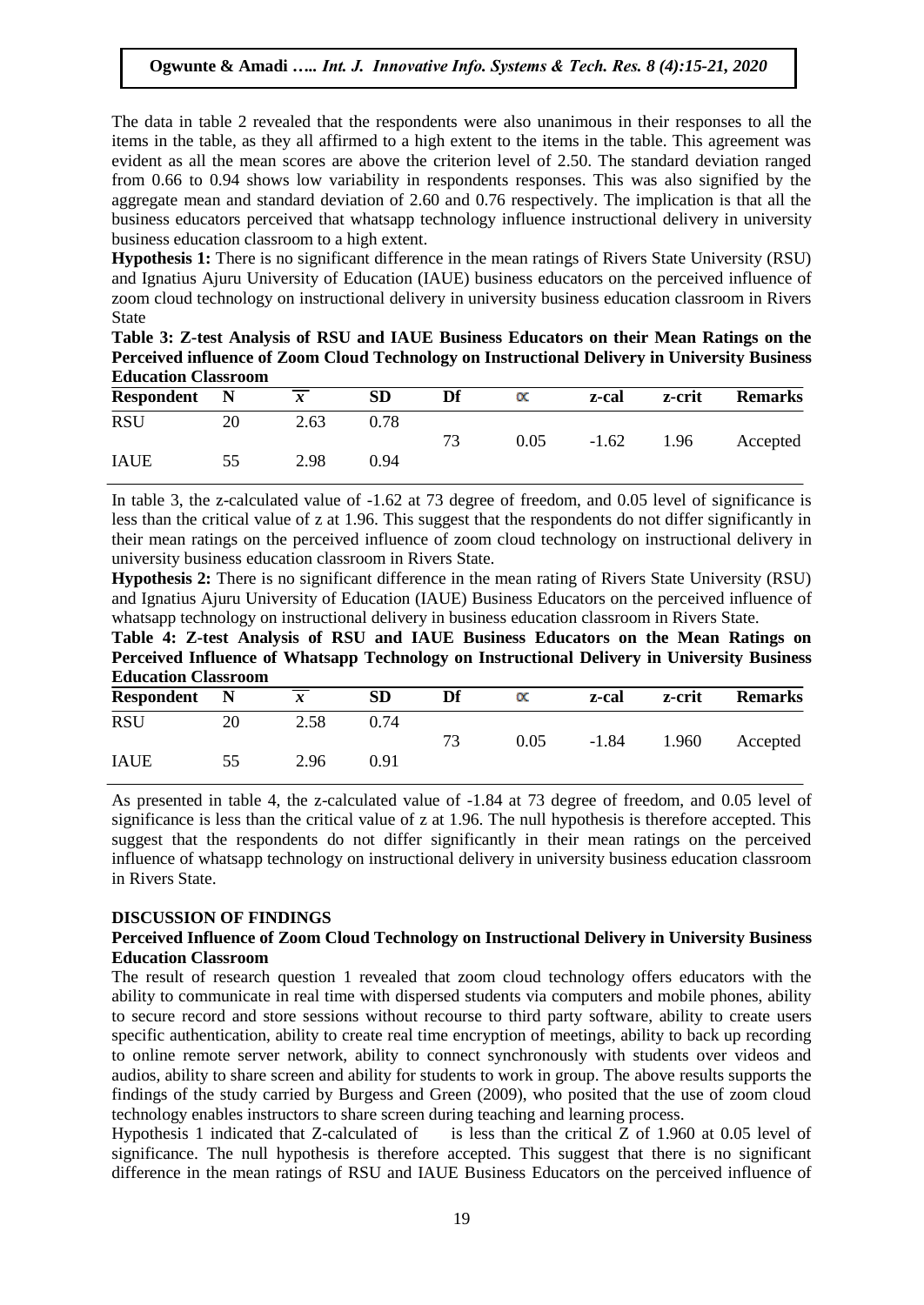zoom cloud technology on instructional delivery in university Business Education classroom in Rivers State.

## **Perceived Influence of Whatsapp Technology on Instructional Delivery in University Business Education Classroom**

The result of research question 2 revealed that whatsapp technology offers educators with the ability to connect with their students, share ideas, share pictures, share messages and information of interests, ability to construct a public profile within a bounded system, ability to connect semi public profile within a bounded system, ability to provide message with images which are more effective for students learning, ability to instantly send messages to anywhere in the world and ability to provide audio and video callings. The above results supports the findings of the study conducted by Carson (2014), who posited that the use of whatsapp provide messages with images which are more effective for student learning.

Hypothesis 2 also indicated that the z- calculated of is less than the critical  $z - of 1.960$  at 0.05 level of significance. The null hypothesis is therefore accepted, hence, there is no significant difference in the mean ratings of RSU and IAUE business educators on the perceived influence of whatsapp technology on instructional delivery in business education classroom in Rivers State.

### **CONCLUSION**

Based on the findings of the study, the conclusion are that zoom cloud and whatsapp technologies have positively influenced instructional delivery in business education programme in Universities in Rivers State to a high extent. This was discovered in the course of examining the perceived influence of zoom cloud and whatsapp technologies on instructional delivery in university business education classroom in Rivers State.

#### **RECOMMENDATIONS**

- 1. Administrators of business education programmes should regularly organized in- service training to train and retrain business educators on current trends in the utilization of zoom cloud and whatsapp technologies in the classroom.
- 2. Universities offering undergraduate business education programme should provide the enabling environment and necessary facilities to enhance the use of zoom cloud and whatsapp technologies for instructional delivery in university business education classroom.
- 3. Business educators should fully abreast themselves and fully implement the technological bases social media such as zoom cloud and whatsapp applications etc. in delivering their courses to students for enhanced teaching.

### **REFERENCES**

- Amiaya, A. O., (2014). Integrating new technologies into office technology and management curriculum and strategies. *Nigerian Journal of Business Education.* 1(3), 101-113.
- Archibald, M., Barnald, A., (2018). Futurism in nursing: Technology robotics and the fundamentals of care. *Journal of Clinical Nursing, Special Issue Fundamental Care-Original Article* 2(7), 11- 12.
- Barhoumi, C., (2015). The effectiveness of whatsapp mobile learning activities guided by activity theory on students' knowledge management. Contemporary Educational Technology, 6(3), 221-238.
- Branu, V., Clarke, V., Gray D., (2017). Innovations in qualitative methods. In Gough, B. (Ed.), *The Palgrave handbook of critical social psychology (pp.243-266).*
- Burgess, J., & Green, J., (2009). Youtube: online video and participatory culture. Cambridge, UK: polity.
- Carson, O., (2014). Comparative analysis of social media usage amongst students in Nigeria. *Journal of Educational Management*. 8(2), 79-92.
- Chipunza, P. R. C., (2013). *Using mobile devices to leverage student access to collaborativelygenerated resources: A case of whatsapp instant messaging at a south- African University.* International Conference on Advanced Information and Communication Technology for Education (ICAICTE).